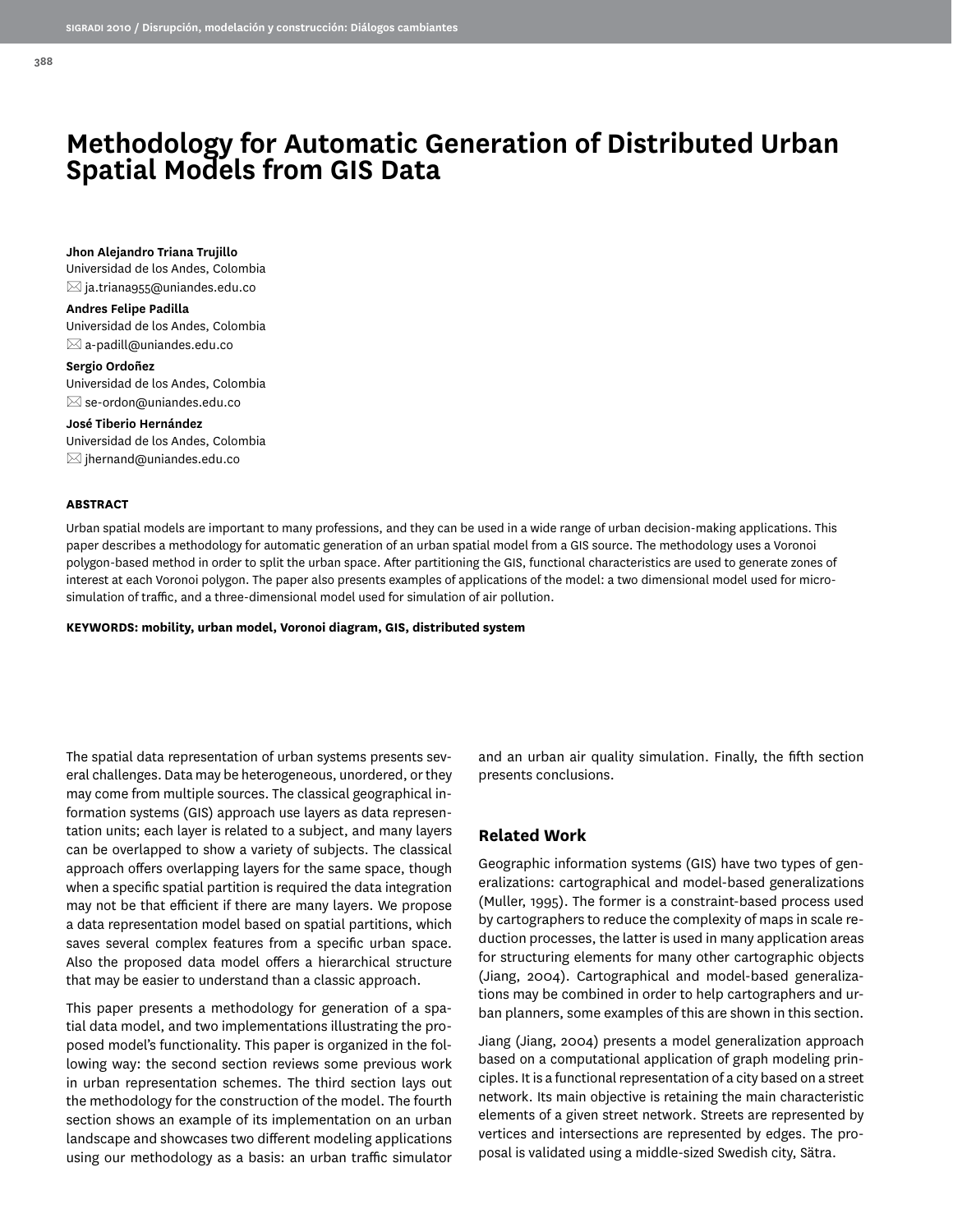## **Urban Space Methodology: Definitions**

#### *Partition of Urban Space for Scalability and Distribution*

The following model proposal is made to create a design of an urban space, and supports distribution and scalability, and allows the development of a micro-simulation capable of handling entire cities or large portions of them depending on the processing capacity available. Hence, the overall time for the simulation depends on the most complex, and therefore more computationally expensive partition of the region of interest.

#### *Definition and Generation*

We chose road intersections as the computational units of the model, because these are the points where the most complex mobility phenomena occur. For this reason the partition of the urban space is based on two-dimensional points which represent each intersection in the road network. A Voronoi diagram (De Berg, 2000, 147) is constructed based on these points, generating a convex polygon around each intersection. Before building the polygon, clustering algorithms based on Euclidian distance may be applied to the intersection points, avoiding an excessive division of the urban space (for example, a cloverleaf interchange). The area enclosed by each polygon may be simulated in separate processors. Figure 1 shows the Voronoi polygons drawn over the GIS data (Fig. 1).



*Figure 1. Data Processing application screenshot*



*Figure 2. Urban mobility simulator, Voronoi Polygon and shared regions*

#### *Handling the Distribution Issues: Shared Regions*

In order to synchronize the results between distributed simulations, a method of sharing information between neighbor intersections is needed. Therefore, shared regions have been defined between every pair of adjacent polygons, and they are calculated automatically in the data entry step.

There are two types of shared regions associated to a Voronoi polygon. The first one is a subset of the polygon located near its boundaries. Changes in the variables inside this subset must be replicated to the corresponding neighboring intersection. The second type is a region outside the polygon near its boundaries. This space is controlled by the neighboring polygons and it must replicate the information of the neighboring polygons. Figure 2 illustrates the region encased in the Voronoi polygon (green) and the shared regions with neighbor polygons (yellow) (Fig. 2).

The automatic generation of the shared regions is controlled by a reference distance, which determines the shared regions size. A group of parallel lines to the Voronoi polygon at reference distance to each side of it define a corresponding enlarged, shared polygon. The intersections between each neighbor enlarged polygon and the current polygon define the first type shared regions. The intersections between the current enlarged polygon and each neighbor polygon define the second type ones.

#### *Urban Model: Structuring the Voronoi Polygon*

We propose three categories of elements for describing the content of a polygon: zones, stretches networks and point objects.

#### *Zones*

A zone is a two-dimensional connected division of the Voronoi polygon, so it is not necessarily a convex polygon. Zones represent abstractions of the urban space; they have special characteristics that make them important to urban modelers. Zones do not define partitions over the Voronoi polygon; there are points in the polygon which do not belong to any zone, likewise there are points which belong to multiple zones. The sources for these zones are specific layers from GIS files that contain polygons or multi-polygon, and sometimes lines or polylines; the sources also hold important features like cadastral registers.

Principal zone types:

- · Block: blocks are the smallest area surrounded by streets.
- · Property (land lot): properties are divisions of a block. There may be buildings on them; GIS data contains the height of buildings on each property, if there are any.
- Street: streets are areas where vehicles may move. Streets do not always belong to the road network.
- Sidewalk: sidewalks are pedestrian pathways located along a street.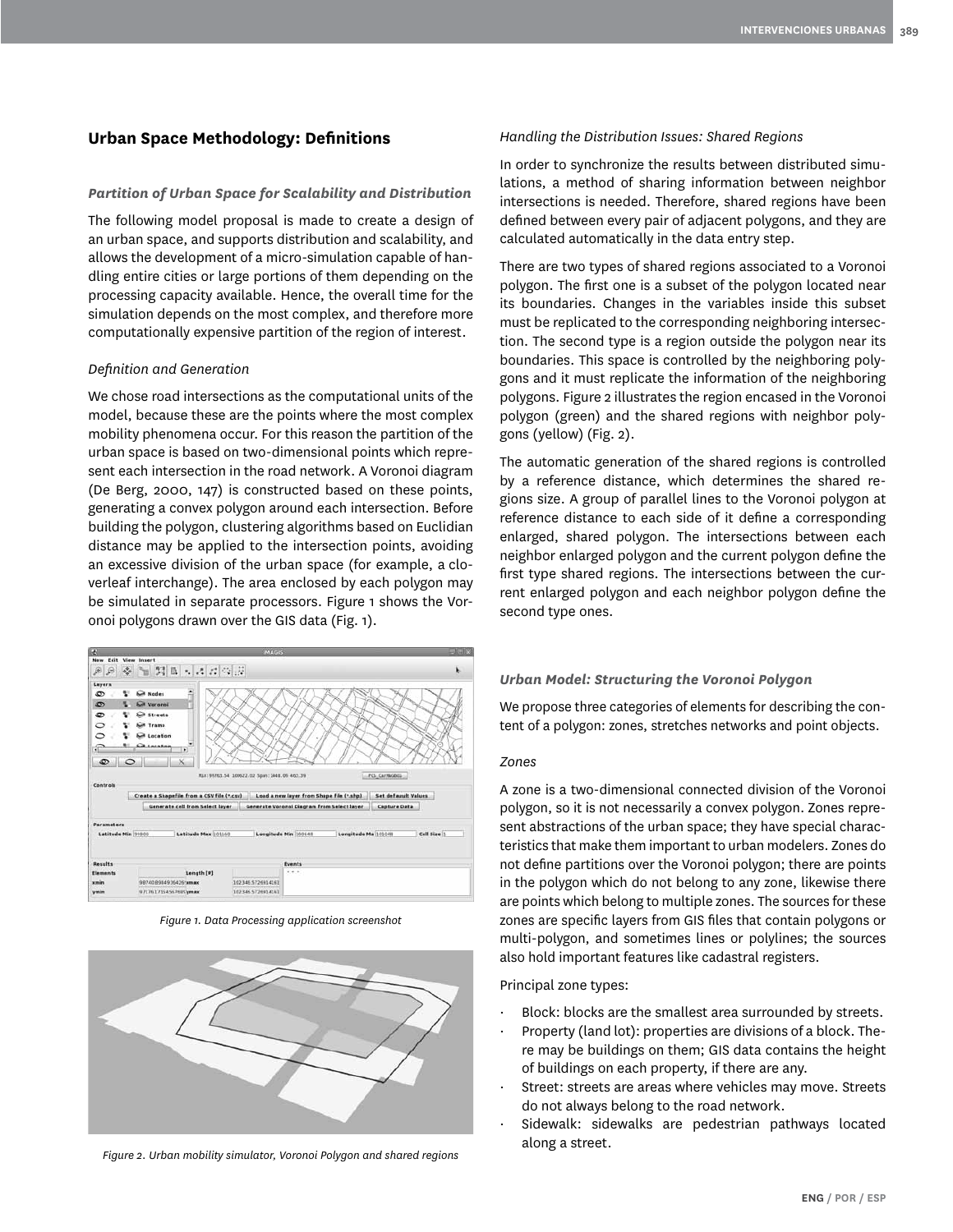- Plaza (Town Square): plazas are public open spaces, where people may gather and interact.
- · Horizontal signs: horizontal signs are two-dimensional regions that affect the mobility of mobile actors from one or more types. Generally they are marked on the pavement.
- Anomaly: Anomalies represent urban areas where order has been broken. There may be street's structural damage.

#### *Stretches and Stretch Networks*

A stretch (also called a segment) is a zone where mobile actors may move. A stretch has a direction of movement, which indicates the course of movement of mobile actors using the stretch. A stretch may even have two directions of movement, like a highway with more than two lanes.

A stretch network is a composition of stretches. Stretch networks determine the movement space for mobile actors (for example, automobile networks, pedestrian networks, subway networks, etc.) Hence, a stretch network is also associated with a mobile actor type. The stretches data sources are lines and polylines with direction of movement, common nomenclature, number of lanes, etc.

#### *Point Urban Objects*

A point urban object represents the space positioning of an urban object of interest. Examples of objects of interest which may be represented in this way are trees, street lamps, utility poles or sculptures. However, we identified vertical traffic signs as the most relevant point objects, because of their influence on urban mobility. We identified two types of such signs: passive vertical signs and active vertical signs. Passive vertical signs do not change over time; examples of this kind of signal are warning signs and restrictive signs. Active vertical signs present a programmed behavior. Examples of this kind of signal are traffic lights and railroad signs.

## **Urban Space Methodology: Implementation and Usage**

#### *Implementing the Model*

A sample application extracting the data needed for our model was made using GIS data from the Colombian city Bogotá. The implementation was divided into three steps: data entry, data

processing and data persistence. The application was developed using Java for the data entry and data processing steps and MySQL for the persistence step. A preliminary step is required to guarantee the data quality and the non-coherent data points from heterogeneous data sources. To accomplish this interactive software tools were developed to manually alter the GIS data.

The data entry step reads the GIS data containing the required information, using an open source GIS processing API, GEOTO-OLS (GEO, 2010). GEOTOOLS opens GIS files and manipulates their data as a Java collection. After loading the required files, the data processing step transforms the original GIS data to generate the nodes for creating the Voronoi diagram and the zones are structured into Voronoi polygons; lastly, specialized objects are created to contain the processed data. Some basic operations like data format conversions, concatenation, grouping or relating are necessary for data processing. Figure 1 shows the data processing application in action, after dividing the urban space in Voronoi polygons (Fig. 1). Finally, in the data persistence step, the generated objects are persisted using the DBMS MySQL.

# **Using the Model: Urban Mobility Micro-simulation**

We are developing an urban traffic micro-simulator in order to introduce psychological traits and other behavior patterns in mobile agents, for example, motor vehicles and pedestrians. Micro-simulations are computationally expensive because they simulate a great quantity of agents, so an adequate space partitioning method is required for distribution of each space partition to available processors. Therefore, our urban model is useful for this kind of simulation. Each Voronoi polygon and related agents may be processed by a different CPU. Microsimulations need each dynamic element or agent to know a local portion of the whole space, to ensure this it is suitable to generate another partition over the Voronoi polygon with smaller, square regions (called cells). The simulation consistency depends on the cell area size, so a 0.5-meter resolution has been chosen. Each cell has information about overlapping zones, signs and mobile actors. Figure 3 shows a Voronoi Polygon with blocks and streets information. It also shows the discrete partitioning in cells 0.5 meters wide (Fig. 3).



*Figure 3. Right side, urban mobility simulator. Left side, cell partitioning*